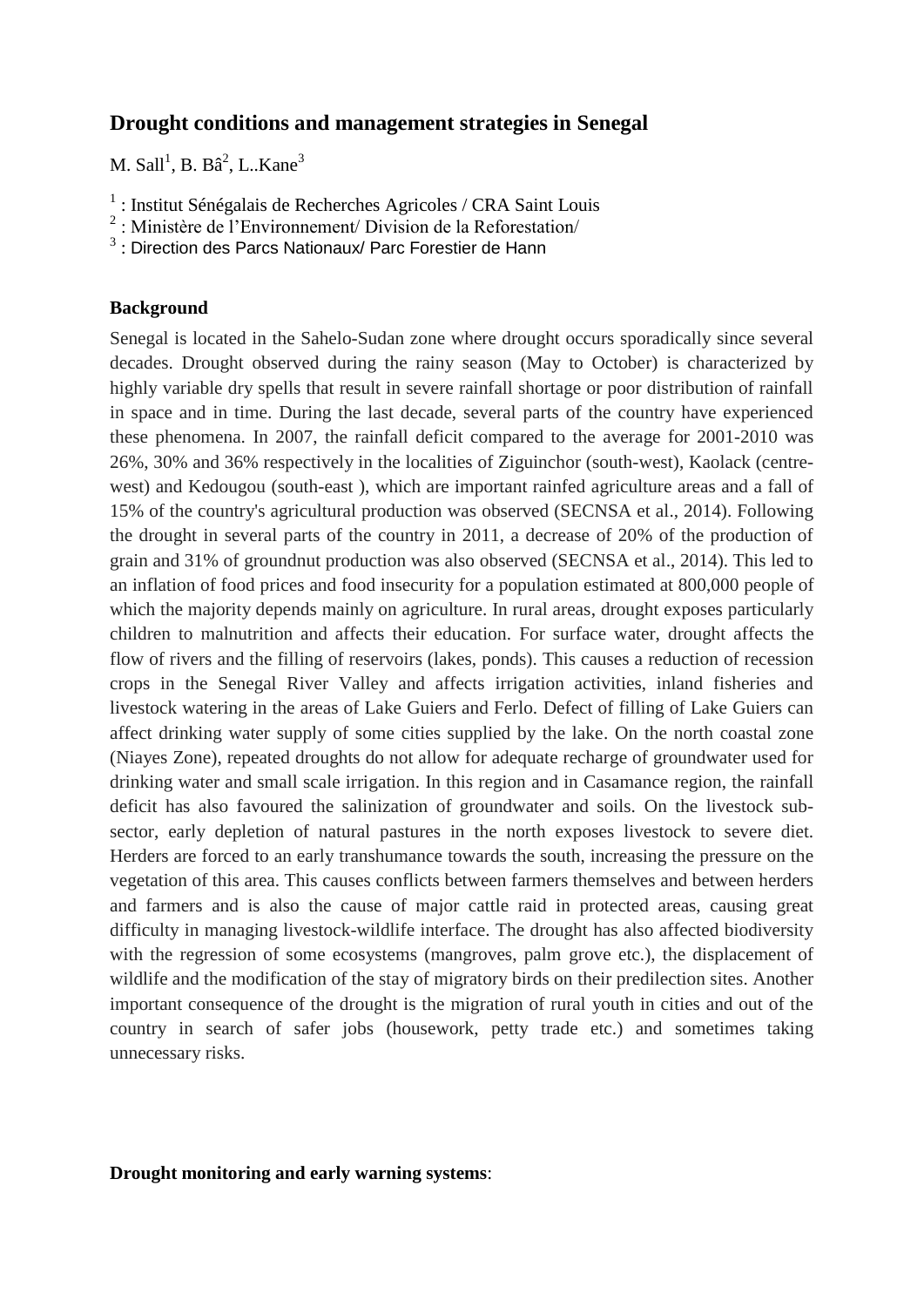Drought monitoring may be performed using many parameters among which, the rainfall deficit over a given reference period and the duration of dry spells. Other biophysical parameters like soil moisture, soil temperature, soil cover condition, air temperature, air relative humidity, evapotranspiration, surface water levels are also used as indicators of drought. Socio-economical parameters like acreage and expected returns, migration of people from rural areas to cities and the livestock status can be used for drought monitoring. ANAMCIM which uses a network of observation stations spread across the country and satellite images, disseminates information that help to monitor drought. This network includes synoptic stations which measure parameters such as temperature, rainfall, evaporation, soil temperature etc. and rainfall stations. For water resources, DGPRE has an observation network (gauges and piezometers) on the main rivers and groundwater. Environmental monitoring agencies like the CSE and Environment Observatory of the Senegal River basin also have data to assess the effects of drought. DAPSA of the Department of Agriculture, provides information on the crop year including expected outputs. These institutions have an important role in the monitoring of drought because information is used to predict the extent of the drought and the concerned areas, for a good management of relief actions. However, they need improvement of their capacity in terms of optimization of observing networks and analytical capacity. In regional level, CILLS is an interstate organization which disseminates information on the weather forecast and the risk of food crisis.

#### **Vulnerability assessment**:

Senegalese agriculture is mainly rainfed and is the sector most vulnerable to drought. There is only one cropping season (May-October) for this rainfed agriculture and drought causes a deficiency of production, an underemployment and a rural exodus. Failure to peanut production, which is the main cash rainfed crop, threatens life income of small farmers while the decrease of grain production causes food insecurity. Irrigated production of vegetables is also vulnerable to drought, mainly in the Niayes area (water table depleting) and also around Lake Guiers, where the defect of lake filling leads to the lack of water in the irrigation channels used by farmers and to a loss of income for small farmers in the area. Livestock subsector which depends mainly on natural pastures is also very affected by droughts. The undernourished cattle must travel long distances in search of pasture and water points. To avoid loss of animals, herders have to sell their livestock at low price. Drinking water supply may also be affect by drought for many localities supplied by the Lake Guiers In many localities, repeated droughts since the 70s have resulted in the decline of groundwater and drying of wells (Gastellu, 1988) in which, populations rely heavily in rural areas. The area of inland fisheries is also very vulnerable to drought particularly in the north of the country (Magrin G. Seck and SM 2009). In terms of biodiversity, the reduction of vegetation cover and the extinction of plant and animal species are noted (Ecodit, 2008). In forest areas, forest products form the basis of much of the rural economy (forest fruits, gum, wood, products of mangrove ecosystems, hunting products etc ...). All these products are affected by the drought. Finally drought exposes the poor sandy soils to wind and water erosion and decreased fertility.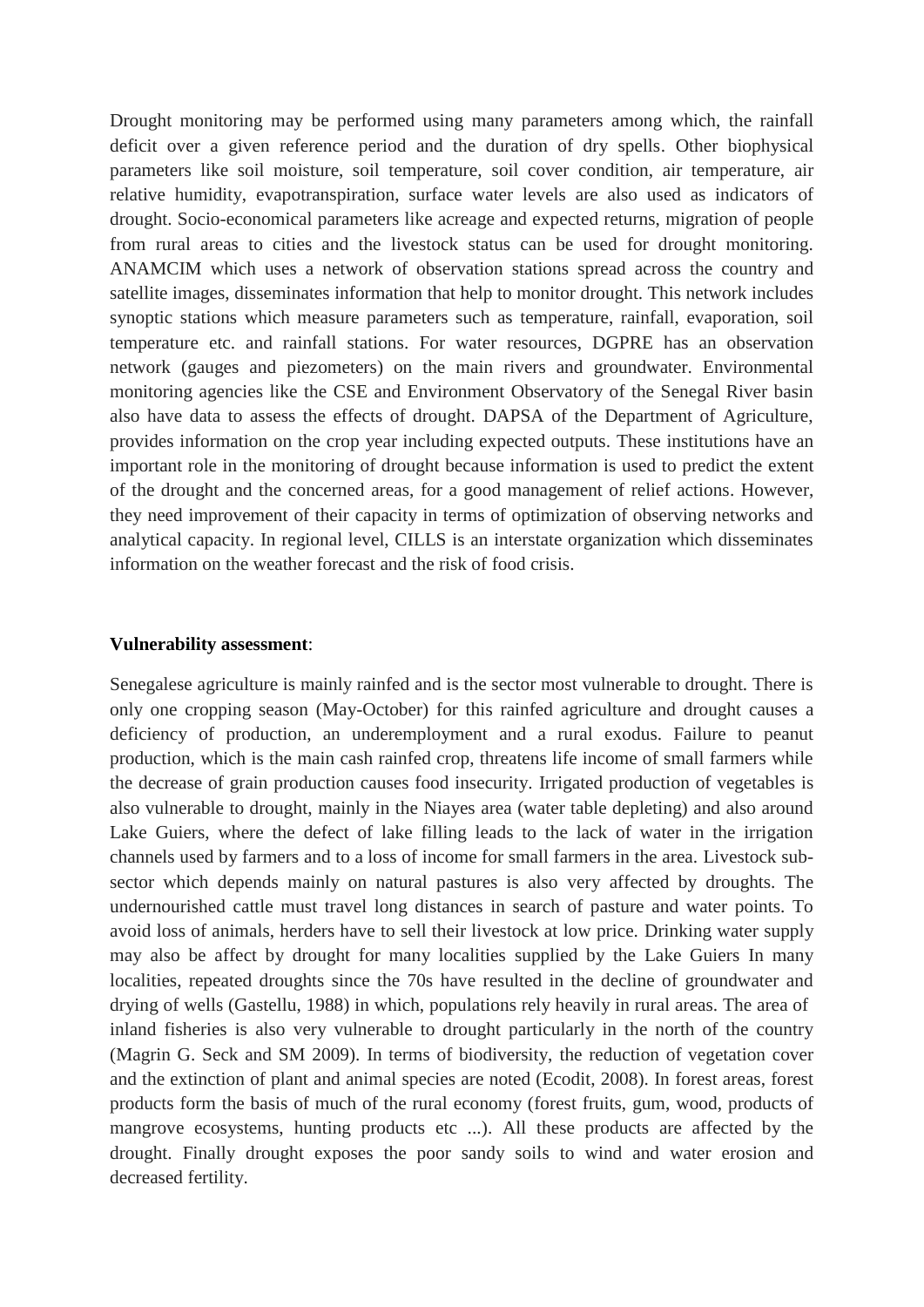## **Emergency relief and drought response**

In case of drought, as was the case in some localities during the 2014 cropping season, food (mainly cereals such as rice) is distributed to the most vulnerable populations who reside mainly in rural areas. To encourage beneficiaries to invest in assistance programs, food is sometimes provided for work as in the case of the program "food for work" of WFP. The main beneficiary sector is agriculture with the livestock sub-sector which also benefits from food allocations for safeguarding livestock. Beneficiary identification is usually performed using surveys to identify the most drought-affected populations. At the national level, CSA is particularly involved in the assessment of food insecurity and in the implementation of government action to provide food and material support to the affected populations. There are also agricultural insurance initiatives particularly with CNAAS which allows its subscribers (individual or groups) to be compensated in case of drought. At the regional level, Senegal has signed the agreement establishing the CRA, which aims to ensure against drought and climate disasters the subscribing countries. For the regional harmonization of mitigation of drought impacts, there are mechanisms like PREGEC and FCPN. In recent decades, several organizations including UN agencies (FAO, WFP, UNICEF ...), USAID, EU, JICA etc. as well as bilateral cooperation programs and NGOs have allocated grants or have organized humanitarian actions for several million dollars (Acedo, 1995). In terms of efficiency, it is to improve the organization of assistance and targeting of beneficiaries to ensure that aid reaches the most needy and timely.

### **Practices to alleviate drought impacts**

One of the main measures to reduce the impacts of drought is the improvement of water management to reduce the dependence of agriculture on rainfall. The development of irrigation projects and water retention ponds, contributes to this objective. In terms of agricultural research, activities are carried out in research institutions such as ISRA and universities, for the adaptation of crop varieties tolerant to drought and water saving technologies. At environmental level, programs safeguarding of vegetal and animal heritage (reforestation, classified forests, national parks, protection of certain species) are implemented by ministries particularly at DEFCCS and DPN. Among these programs, there is the development of alternatives for wealth creation, especially with the participatory management of forest formations for the production of fuel wood and other valuation of forest products (wild foods, beekeeping, etc.). In addition, some guidelines are used in the management of drought and among these, there are the "Lettre de Politique Sectorelle de l'Environment et des Ressources Naturelles", the "Plan National d'Actions de Lutte Contre la Désertification", the "Strategie Nationale de Conservation de la Biodiversité" and the "Politique Nationale de Gestion des Zones Humides". International organizations, bilateral cooperation programs and NGOs play an important role in the mitigation of drought impacts by intervening in the financing of emergency aid and development projects for the control of water resources and the restoration of livelihoods of communities affected by drought.

## **The need for knowledge and skills on drought management**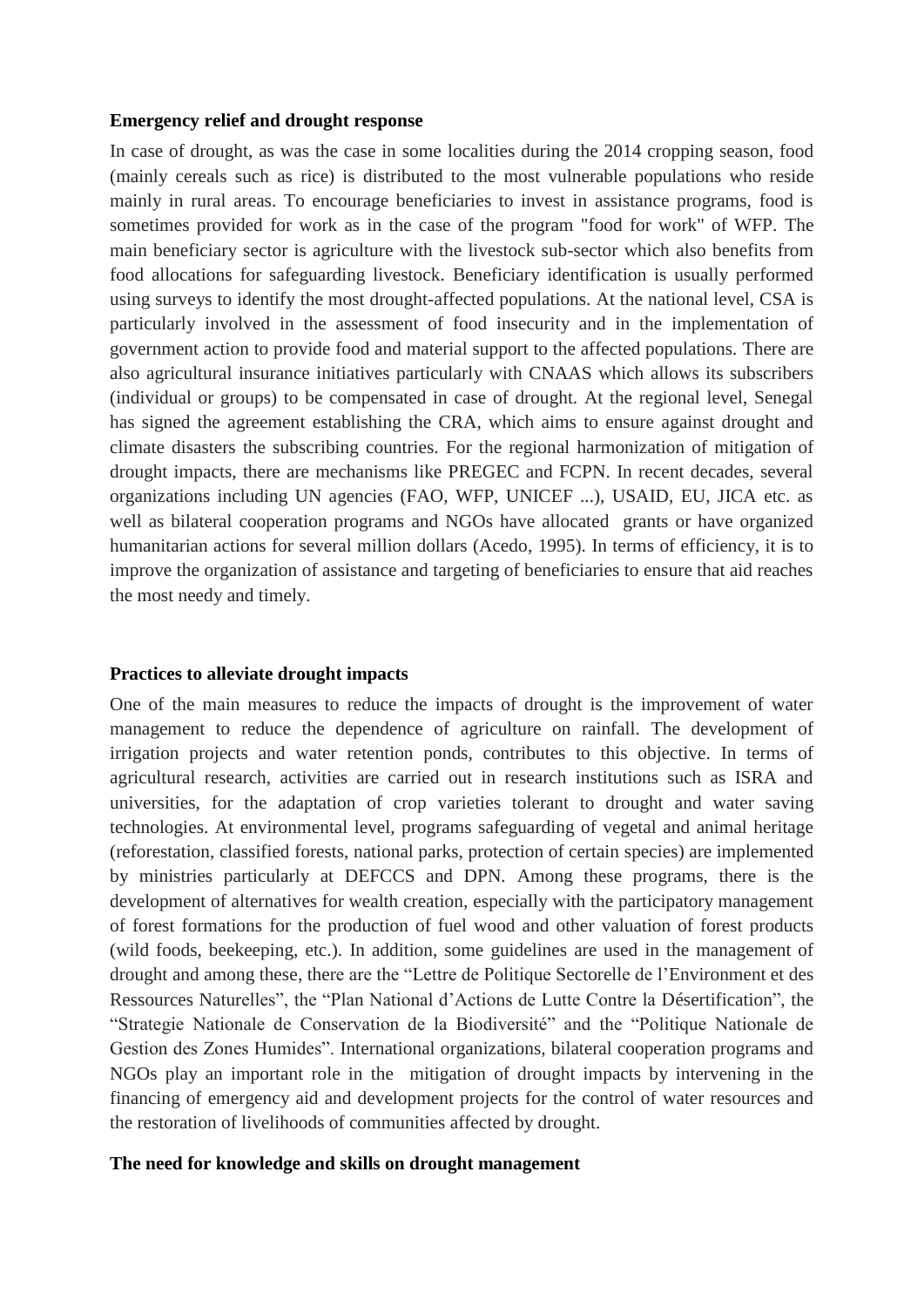Repeated droughts are one of the manifestations of the global phenomenon of climate change and thus, a better understanding of the impacts and mitigation measures is needed. The problem of insufficient data availability and efficient means of analysis affects the effective management of drought. It is necessary to improve data collection systems using optimized monitoring network for environmental and socio-economic parameters associated with drought. In addition, it is important to define an operational platform synergy for efficient management of information on drought, particularly on the dynamics of natural resources. The capacity of analysis of spatial and temporal data should be improved for a better understanding of the relationships between drought and other socio-economic and environmental parameters. For decision support and rescue management, modelling tools should be better used in the characterization of drought, the vulnerability classification and the forecasting of crisis situations. Programs of adaptation and resilience to drought must be supported by capacity building in some areas among which:

-- the design of simplified technologies of soil and water conservation in vulnerable areas

- the development of innovative practices through the funding of research programs that promote the use of adapted crop varieties and water-saving technologies for agriculture, industry and domestic use.

#### **Références**

Acedo A. 1995, Histoire de L'USAID au Sénégal. Report 59 p.

Ecodit, 2008. Evaluation de la biodiversité et des forêts tropicales au Sénégal. Rapport pour Usaid, pp 33-34. 85p.

Gastellu J.-M., 1988, The farmer, the State and the droughts. Ngohe, Senegal, 1972-1982. Cah. Sci. Hum. 24 (1) 1988 : 118136.

Magrin G. et Seck S. M. 2009 « Threats to continental fishing? », *Géocarrefour*, vol. 84/1-2 | 2009, 55-64.

SECNSA, OMS, UNICEF, FAO, WFP, 2014. Analyse Globale de la Vulnérabilité, de la Sécurité Alimentaire et de la Nutrition (AGVSAN)

#### **Acronyms and Abbreviations**

ARC : African Risk Capacity

ANACIM : Agence Nationale de l'Aviation Civile et de la Météorologie

CILLS : Permanent Interstates Committee for Drought Control in the Sahel

CNAAS : Compagnie la Nationale d'Assurance Agricole d'Afrique de l'Ouest.

CSE : Centre de Suivi Ecologique

DAPSA : Direction de l'Analyse, de la Prévision et des Statistiques Agricoles.

DEFCCS : Direction des Eaux, Forêts, Chasses et de la Conservation des Sols

DGPRE : Direction de la Gestion et de la Planification des Ressources en Eau

DPN : Direction des Parcs Nationaux

FAO : Food and Alimentation Organization of the United Nation

ISRA : Institut Sénégalais de Recherches Agricoles

JICA : Japonaise International Coopération Agency

OMS : Organisation mondiale de la Santé

ONG : Organisation non Gouvernementale